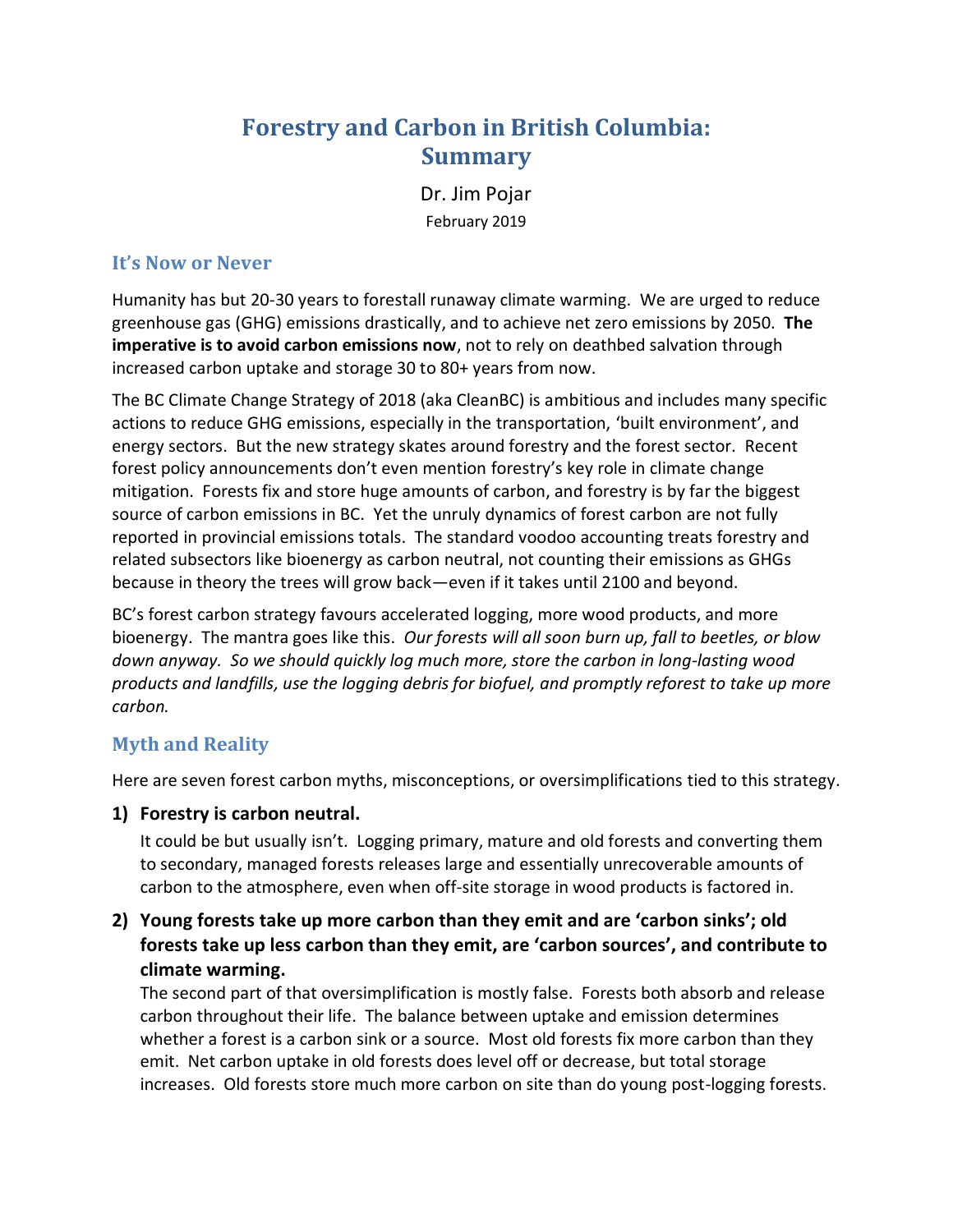## **3) Mature and old forests are impermanent carbon banks doomed by wildfire, insects, and diseases.**

BC forests will not disappear overnight. Although all eventually will be replaced, currently they are carbon banks. Their stored carbon has much greater **time value** now and in the crucial next 30 years than uptake by juvenile forests or storage recouped over 75+ postlogging years. Whether a source or a sink at any given moment, BC forests continue to store megatonnes of carbon as long as they still have trees on site—even if the trees are dead.

**4) Trees will grow faster and forest productivity will be enhanced as climate continues to become warmer and wetter and as CO<sup>2</sup> levels rise.** 

Unlikely to be a widespread response in BC. Forest productivity will be constrained by: increasing moisture stress in many areas; more wildfires and problems with insect pests and diseases; short-lived effects of extra  $CO<sub>2</sub>$ ; and reduced resilience of managed forests.

**5) Production forestry slows global warming because logging shifts carbon to longlasting products, and replacement forests rapidly absorb more carbon.** 

This argument is flawed on several counts:

- Most forest carbon is lost as residues from harvesting and processing. Only a small fraction ends up in 'longer-lived' products.
- Wood products in practice often don't last very long.
- Logging roads and landings remove much carbon storage potential.
- Producing lumber or shunting wood products to landfills does not fix carbon, rather it shifts some tree carbon elsewhere and releases to the atmosphere other carbon, from the forest and from burning fossil fuels. The net result is an increase in emissions, notwithstanding carbon uptake by the young forests.
- **6) Intensive plantation forestry maximizes storage of carbon by fixing lots of it and substituting wood products for fossil-fuel-intensive products.**

In terms of carbon stewardship, agroindustrial forestry is a losing proposition. Emissions from logging and forest management cannot be simply offset on paper by reforestation because it takes a **long time** for trees and forests to grow back. Intensively managed, shortrotation stands will not attain the original levels of carbon storage, thus incurring a permanent 'carbon debt'. If wood products substitute for concrete and steel in construction, the presumed benefits would be cumulative and would exceed the carbon storage of an unlogged forest only after many decades, if ever.

**7) Generating energy by burning woody biomass is both renewable and carbon neutral. Wood pellets help fight climate change.** 

Large-scale production of bioenergy from forests is not GHG neutral, nor is it sustainable or environmentally friendly. Yes, wood is renewable but its regrowth takes several decades at least (mostly more than 75 years in BC). Wood also has low *energy density*. For equal heat, you must burn more woody fuel than fossil fuels, **giving off more CO2**. Burning wood pellets will not help reduce human-caused emissions of CO<sub>2</sub> to the atmosphere by 2050.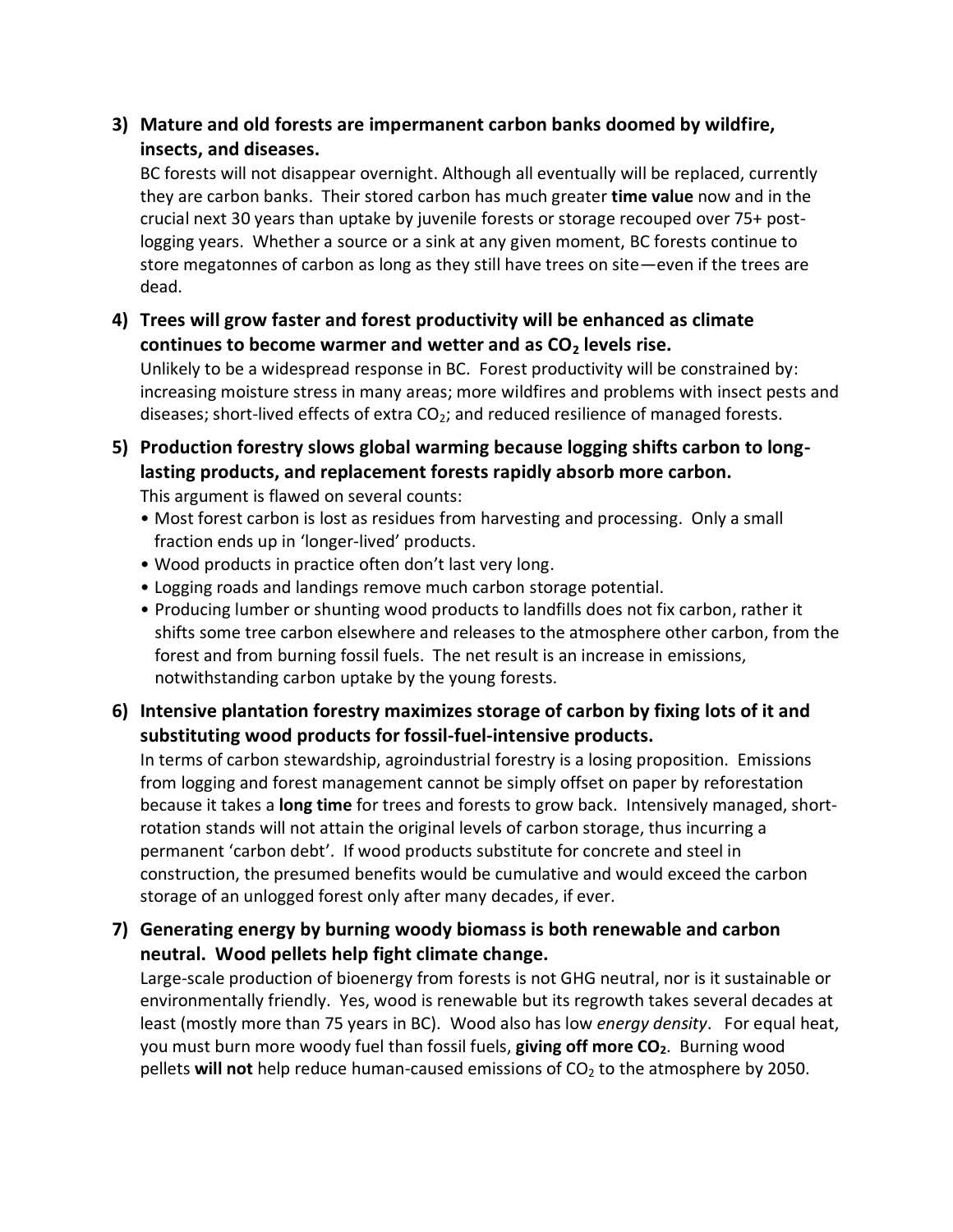# **Key Conclusions**

Forests both absorb and release carbon, resulting in a dynamic balance that changes over time, depending on stand age and on type and intensity of disturbance. The relative balance between absorption and emission determines whether a particular forest ecosystem is a net carbon source or a sink. Depending on how they naturally function, and how they are managed, forests can therefore either contribute to or reduce greenhouse gas emissions and climate change.

Whether BC forests are a net source or a sink at any given moment, they continue to store megatonnes of carbon as long as they still have trees on site—even if the trees are dead. If we are serious about carbon stewardship we should protect more forest, especially old carbon-rich forests that have a good chance of being with us for decades and centuries to come (in other words, prioritized protection of long-lived coastal, interior wetbelt, and wetter high-elevation forests).

Old-growth forests steadily accumulate carbon for centuries. When old forests are logged, there is a net release of carbon to the atmosphere for decades and sometimes for over a century. Logging results not only in losses to above- and below-ground carbon stocks, but also in lower rates of sequestration for one to several decades, until rates of net carbon uptake in the secondary forest return to pre-harvest rates.

Although all BC forests will eventually be replaced—suddenly, episodically, or gradually currently they are carbon banks. Their stored carbon has much greater **time value** now and in the crucial next three decades than projected carbon uptake and incremental storage over the next seven or more decades. Keeping forests buys time to develop alternative strategies to reduce  $CO<sub>2</sub>$  emissions, to change our behaviour, and also to establish a lower GHG base level. Replacing persistent, old, carbon-rich forests with juvenile plantations does not make sense in the present dire circumstances.

Bioenergy from wood can make economic sense as a secondary by-product industry, where there is 'waste' from existing processing facilities, such as sawmills. Pellet production from harvest residues could also help reduce the air pollution caused by slashburning, but it **will not** help reduce anthropogenic emissions of  $CO<sub>2</sub>$  to the atmosphere by 2040 or 2050. Large-scale production of bioenergy from forest biomass is not GHG neutral, nor is it sustainable or environmentally friendly.

Notwithstanding the "fierce urgency" of the next 2-3 decades, BC will probably need to pursue all feasible options to mitigate climate change, whether they provide short- or long-term GHG reduction benefits.

It's not just about carbon. Forests are much more than mere carbon factories. Forests are critical to sustaining the web of life/biodiversity; conserving natural capital and maintaining ecosystem services; providing habitat connectivity; and strengthening our Life Support System. Forests also have deep cultural and spiritual significance for humans. BC's forests have many different values and provide multiple goods and services, including clean water, wood, wildlife, food and medicinal plants, other non-timber forest resources, recreational opportunities, and aesthetic and spiritual experiences.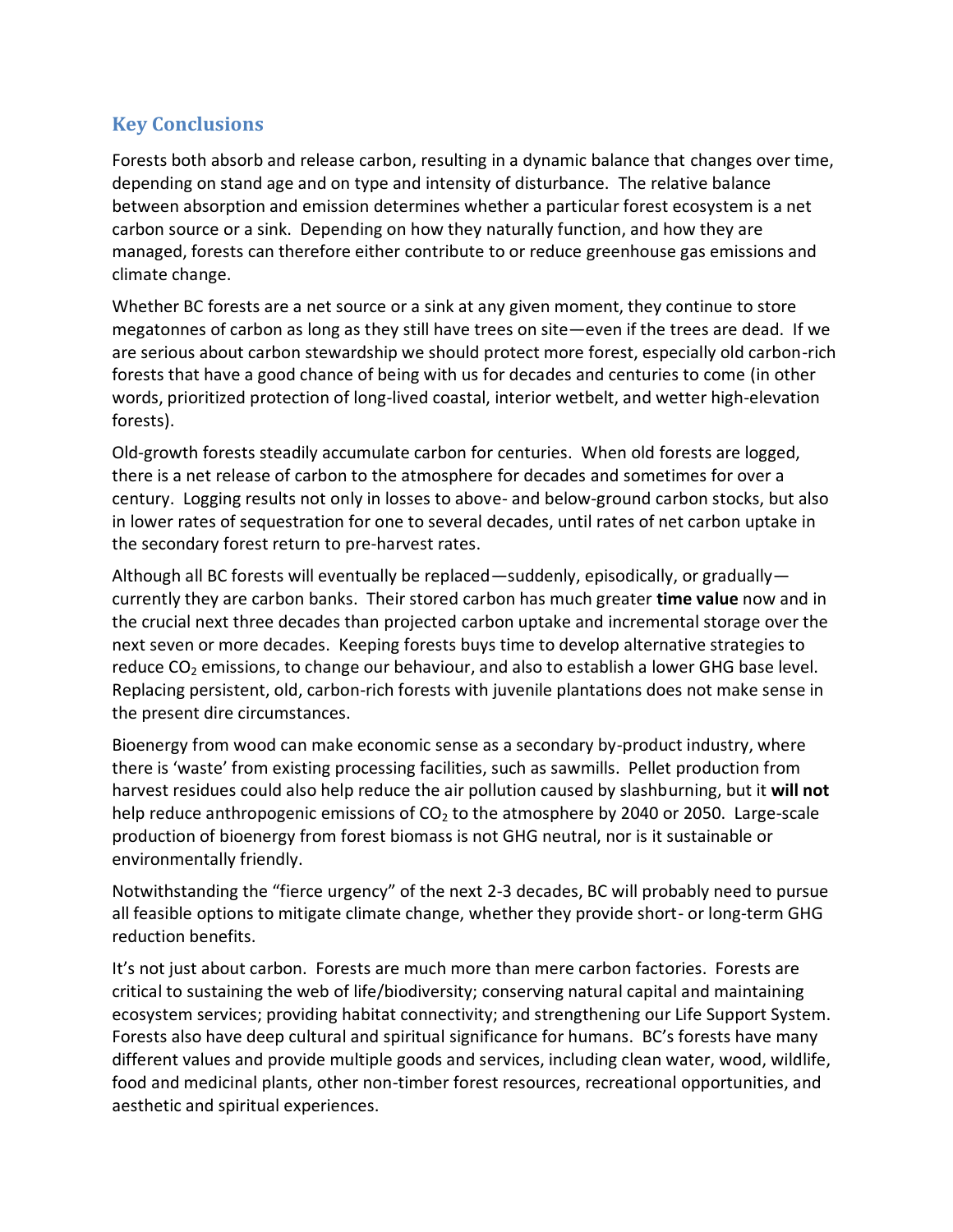## **Recommendations**

- **1) Develop and implement a strategy for forest carbon stewardship.**
- Focus on specific, carbon-rich, less disturbance-prone ecosystem types, in particular humid forests and associated peatlands.
- Protect more of such ecosystems, especially old carbon-rich forests that have a good chance of being with us for decades and centuries to come. For example, establish 'carbon buffer forests' or 'carbon protection forests' in selected areas of wet coastal (coastal temperate rainforest), wet subalpine, and interior wetbelt (inland temperate rainforest) forest land. Include in the 'carbon buffer' area adjacent secondary forests that have been logged or that have experienced stand-replacing natural disturbances. Replant them if necessary and allow them to regrow, become old, and realise their carbon bank potential.

#### **2) Broaden core protected areas into a climate conservation network.**

Establish new conservation areas designated primarily for biodiversity and ecosystem services, especially carbon storage and sequestration. Increase the area and effectiveness of the protected area network and provide incentives for beyond-reserve conservation to maximise carbon stocks and biodiversity, and hence the resilience of ecosystems.

#### **3) Prevent catastrophic wildfire—if we can.**

- Requires the right mix of legislation, policy, licensee incentives, some prescribed fire, and building a network of landscape level discontinuity that is sensitive to both fire management objectives and ecological function.
- This is a much needed but complicated initiative that must be an integral part of higher level planning and embedded in Ministry of Forests etc. (FLNRORD) policy.

#### **4) Reduce energy consumption and increase its efficiency, conserve existing natural forests, restore/rehabilitate disturbed or degraded forests.**

#### **5) Reduce the allowable annual cut (AAC) to sustainable levels.**

- In an orderly but accelerated fashion, starting with the Timber Supply Areas where timber supply reviews and AAC determinations are already due or overdue.
- Use realistic estimates of a) the limited harvest opportunities that marginal & remote stands could provide, and b) projected losses due to insects, disease, fire, windthrow, frost damage, susceptible growing stock—all interacting in a rapidly changing climate.
- Include a more balanced consideration of the full range of forest resource values; in 2019 it's not just about maintaining timber supply.
- Permanently reserve more old forest stands and remove them from the timber harvesting land base (THLB).

#### **6) Do more partial cutting and less clearcutting, especially in primary forests.**

• Instead of cutting down all the trees in a cutblock and then removing the most desirable logs and leaving the rest on the ground, retain some standing trees, in groups or patches and as individuals. This would reduce logging debris and losses of tree carbon to logging.